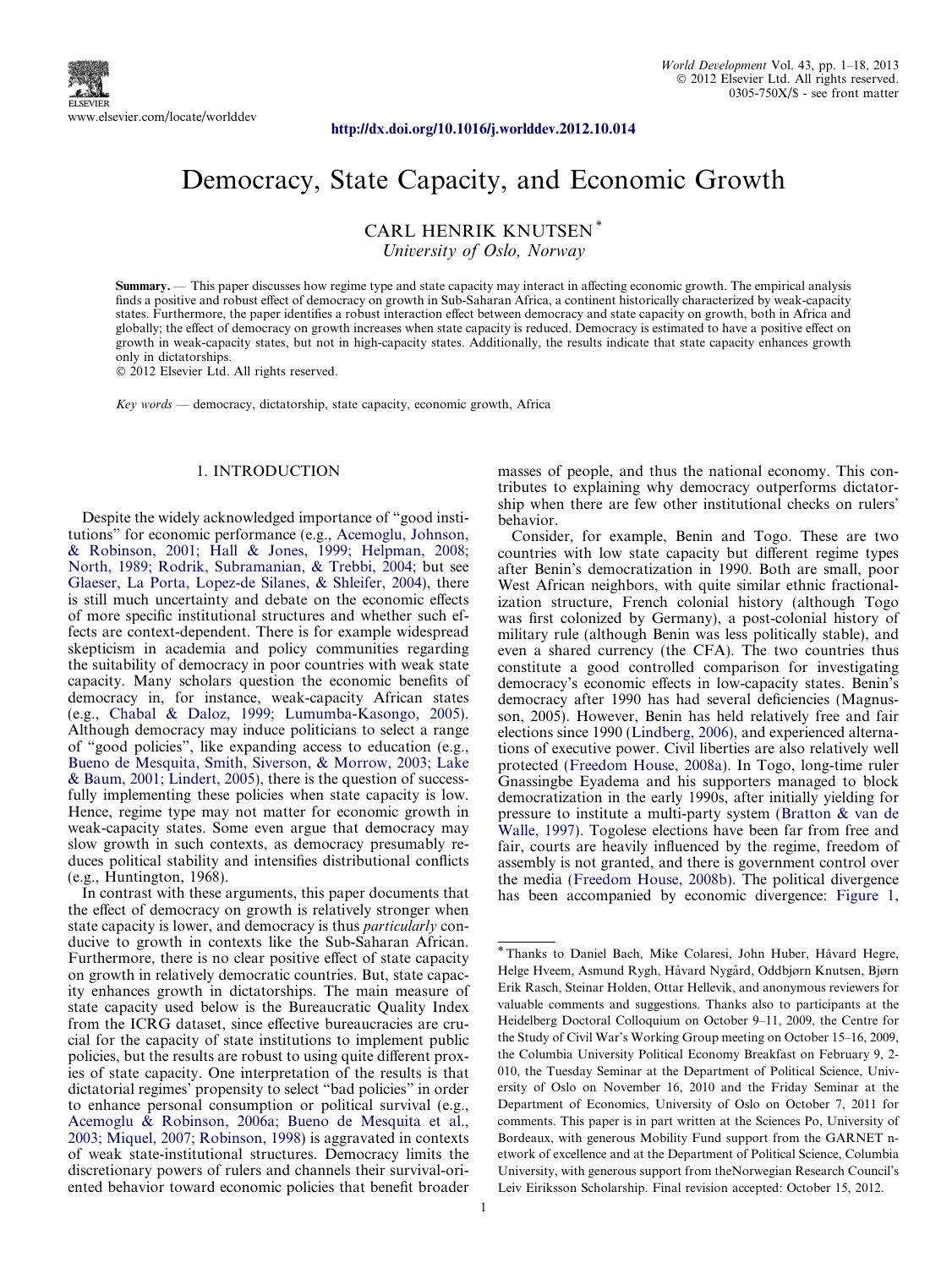<span id="page-1-0"></span>

Figure 1. Average income in Benin and Togo. This figure shows real GDP per capita (exchange rate-adjusted USD in 2000 prices) in Benin and Togo from 1960 to 2008. Source: World Development Indicators.

showing Benin's and Togo's GDP per capita in constant US\$ (measured in 2000 prices) from 1960 to 2008, illustrates how Benin has outgrown Togo after 1990.

According to World Development Indicators (WDI) data, the divergence is even clearer for PPP-adjusted income: an average Beninese was 30% wealthier than a Togolese in 1990. In 2008, however, he or she was 77% wealthier. Also other indicators point to different development paths after 1990. For example, the population-share with access to "improved sanitation facilities" in Benin increased from 12% to 30% during 1990–2006, whereas in Togo the percentageshare sank from 13 to 12. The developments in Benin are arguably related to noticeable policy-changes after democratization; for example, policies on water supply and sanitation in rural areas shifted in 1992 from more centralized programs with lacking user participation toward more effective programs based on communal participation and decentralization of decision making [\(World Bank, 2004\)](#page--1-0). Furthermore, the educational policies pursued in post-democratization Benin are contributing to better skilled cohorts currently entering the workforce. As one recent report stated: "[T]he expansion of access to basic education in Benin is an impressive example of what can be achieved in a resource-constrained country with relatively low levels of institutional and planning capacity, if there is sufficient political support to prioritise and resource a sector" ([Engel, Cossou, & Ross, 2011, p. 5\)](#page--1-0). Access to education for the broad masses—i.e., the children of the majority of voters—was rapidly expanded after 1990, expenditure per student has increased, unpopular school fees have been abolished, and several less costly policies and reforms encouraging enrollment and discouraging drop-out have been pursued (see [Engel et al., 2011; World Bank, 2004\)](#page--1-0). Consequently, Benin's gross secondary school enrollment ratio improved from 9% to 32% during 1990–2005, whereas the primary enrollment ratio doubled from 48% to 96% according to WDI data. Is Benin's progress relative to Togo due to the former's more democratic regime? If yes, do the positive economic effects of democracy hold more generally in lowcapacity states?

Below, I first discuss literatures on regime type, state capacity, and economic growth, and elaborate on potential interaction effects. I present an argument for why dictatorship is ill-suited for generating growth in weak-capacity states, with empirical illustrations from Africa. Thereafter, I conduct an empirical analysis which finds strong support for various empirical implications of the argument, for example that democracy enhances growth in Sub-Saharan Africa, a region characterized by low state capacity, and that democracy's effect on growth is higher when state capacity is lower.

#### 2. DEMOCRACY, STATE CAPACITY, AND ECONOMIC **EFFECTS**

State capacity and regime type are conceptually distinct. Democracy relates to popular control over political decision making and political equality among citizens (e.g., [Beetham,](#page--1-0) [1999\)](#page--1-0). Free and fair elections, broad participation rights, and protection of civil liberties are crucial institutional requirements for democracy. The literature on state capacity provides different definitions (see, e.g., [Hendrix, 2010\)](#page--1-0), but one quite common notion is that state capacity relates to states' "ability to implement official goals, especially over the actual or potential opposition of powerful social groups" ([Skocpol, 1985, p. 9](#page--1-0)). This in turn implies that independent, rule-following bureaucratic apparatuses are vital for high state capacity (e.g., [Chabal & Daloz, 1999; Evans, 1995; Skocpol,](#page--1-0) [1985\)](#page--1-0). Without a high-quality bureaucracy, the effective implementation of public policies in a range of areas, such as tax collection and public-services provision, is much less likely. Many scholars argue that high state capacity is crucial for economic development (e.g., [Evans, 1995;](#page--1-0) Leftwich, 2000; [Fukuy](#page--1-0)[ama, 2005\)](#page--1-0), although few have tested this statistically. However, [Evans and Rauch \(1999\)](#page--1-0) find a positive effect of "Weberian" bureaucracy on growth, using cross-section data from 35 countries. [Bockstette, Chanda, and Putterman](#page--1-0) [\(2002\),](#page--1-0) using a proxy based on historical penetration of state institutions within a territory, find that state capacity enhances growth and income levels, although the results are not robust to controlling for other institutional factors.

Degree of democracy determines who are in charge of political decision making, which in turn has implications for the shaping of economic institutions and policies. Most episodes of economic stagnation and decline globally have come in dictatorial countries ([Przeworski, Alvarez, Cheibub, & Limongi,](#page--1-0) [2000\)](#page--1-0), but some dictatorships, particularly in Asia after 1960, have experienced high growth. Although early statistical studies often reported negative effects of democracy on economic growth (see [Przeworski & Limongi, 1993](#page--1-0)), more recent studies find either no significant, or a positive effect (e.g., [Baum &](#page--1-0) [Lake, 2003; Doucouliagos & Ulubasoglu, 2008; Przeworski](#page--1-0) [et al., 2000\)](#page--1-0).

### (a) Possible interaction effects

Democracy's economic effects may, however, be contingent on level of state capacity, and vice versa. Seemingly plausible arguments imply that democracy and state capacity are complementary in inducing good performance. One could expect the economic benefits of democracy, related to democratic politicians' incentives to select "good policies", to be particularly substantial in high-capacity states with capabilities to success-fully implement such policies (see [Hanson, 2010\)](#page--1-0). Conversely, democratic politicians' incentives to promote good policies may have little impact if lack of state capacity obfuscates their implementation. Hence, whether a regime is democratic or dictatorial may not matter much for growth in weak-capacity states, for example because of inefficient implementation of various public-goods projects.<sup>1</sup> The Africanist literature has discussed whether political competition in low-capacity states may actually lead to harmful economic policies under some circumstances (for discussions, see [Englebert, 2000;](#page--1-0)